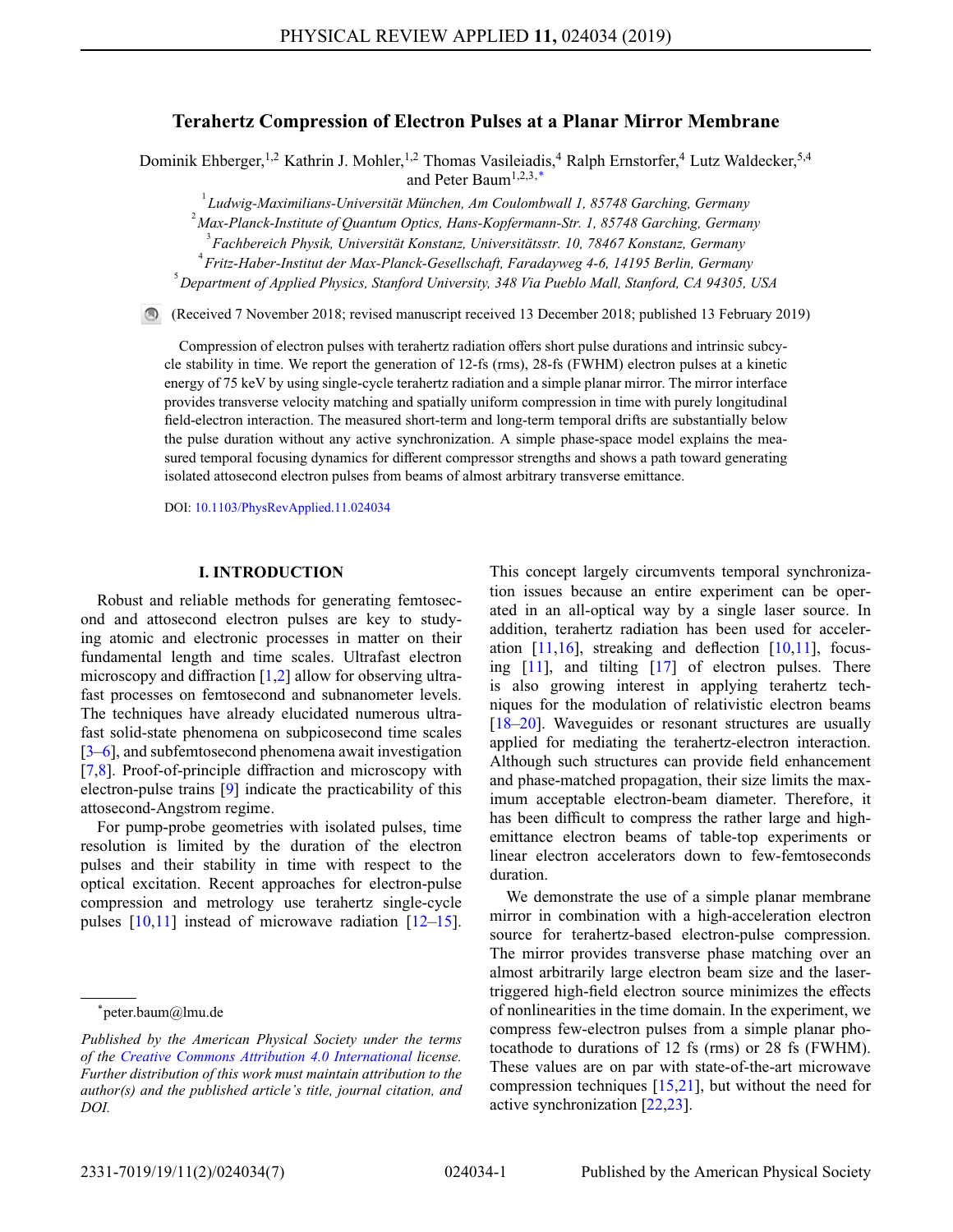# **II. CONCEPT AND EXPERIMENTAL SETUP**

Figure [1\(a\)](#page-1-0) depicts the experimental setup. Electron pulses are emitted from a gold-coated photocathode by the second harmonic of 270-fs-long laser pulses from a Yb:YAG laser (Pharos, Light Conversion Inc.) at a repetition rate of 50 kHz. The electron source is of compact design, featuring a high electrostatic acceleration field close to the breakdown limit [\[24\]](#page-5-15). Carefully polished gun parts and a gap-free contact between the sapphire cathode and the metal construction ensure stable gun operation without field emission or arcing. The electron pulses are accelerated to a kinetic energy of 75 keV over a distance of 11 mm. The laser spot size on the cathode is roughly 5 *µ*m (FWHM). To avoid space-charge effects, we reduce the average number of emitted electrons per pulse to approximately 3. The temporal shape of such a few-electrons pulse and its duration are understood as the probability distribution of the individual electron's arrival time at a certain position [\[25\]](#page-5-16). It is obtained from averaging over repetitive measurements. The electron-pulse duration at a distance of 0.9 m behind the gun is 490 fs (FWHM), measured by terahertz streaking [\[10\]](#page-5-4). A magnetic solenoid lens is placed 12 cm after the gun exit and aligned collinearly to

<span id="page-1-0"></span>

FIG. 1. Concept and experimental setup. (a) Schematic of the electron compression scheme based on an electron-transparent planar terahertz mirror. An initial electron pulse (1) emitted from the electron source propagates to the mirror, where it interacts with the terahertz wave  $(2)$  and compresses in time upon propagation (3). Streaking (4) allows for retrieval of the electron-pulse duration as it maps electron arrival times (*t*) onto positions on the screen  $(x)$ . For the 50- $\mu$ m aperture (see text), the electron beam diameters at the compression mirror, bow-tie resonator, and screen are approximately 1 mm,  $\lt 30 \mu$ m, and approximately 150  $\mu$ m, respectively. (b) Measured modulation strength at the terahertz compressor for different aluminum layer thicknesses. Inset: Schematic of the mirror element. (c) Phase space representation of the stages of electron-pulse compression (1-4) at terahertz frequencies. The black line indicates the terahertzinduced velocity gain along the electron pulse's longitudinal profile.

the beam axis [\[26\]](#page-5-17). Terahertz single-cycle pulses for compression and subsequent streaking metrology are generated at a central frequency of  $0.4$  THz in two separate LiNbO<sub>3</sub> slabs with silicon prisms as output couplers [\[27\]](#page-5-18). Pump powers of approximately 3 W and 12 W are needed for compression and streaking, respectively.

Compression of the electron pulses is enabled by intersecting the electron beam with one of the two terahertz beams at approximately 90° on an ultrathin aluminum mirror membrane located 0.4 m behind the electron source [see Fig.  $1(a)$ ]. The mirror is thin enough to transmit the electron beam, but thick enough to efficiently reflect the terahertz radiation. To find the best mirror for our experiment, we measure the amplitude of the terahertz-induced, time-dependent electron-pulse deflection of four different mirror membranes. Figure  $1(b)$  depicts the relative strength of the interaction as a function of aluminum layer thickness. The strength of the deflection is proportional to the amount of longitudinal acceleration or deceleration [\[17\]](#page-5-9). We find that an aluminum layer as thin as  $5-10$  nm is sufficient, although it is  $>10^4$  times thinner than a terahertz wavelength. This observation is in agreement with conductivity measurements of thin aluminum films at terahertz frequencies [\[28\]](#page-5-19). Simulations show that single atomic layers such as graphene might also be applicable [\[29\]](#page-5-20). In the experiment, the 10-nm-thick aluminum layer is supported by a freestanding, 10-nm-thick  $Si<sub>3</sub>N<sub>4</sub>$  membrane for mechanical stability [see inset of Fig.  $1(b)$ ]. The useful aperture is  $1.5 \times 1.5$  mm<sup>2</sup> and the electron transmission for perpendicular incidence is approximately 0.7.

At a distance of 0.5 m after the compression stage, the electron pulses are characterized in time by terahertz streaking [\[10\]](#page-5-4) at a collinearly excited bow-tie-shaped terahertz resonator with a clear aperture of 80 *µ*m. We use the magnetic lens to focus through the compression element and through the bow-tie resonator via an intermediate beam waist in front of the screen. There are no electrooptical elements between the compression and the streaking stage in order to avoid potential temporal distortions [\[30\]](#page-5-21). Different apertures of 25–50 *µ*m in diameter in front of the bow-tie resonator allow us to trade signal intensity for temporal-streaking resolution.

Figure  $1(c)$  depicts the compression dynamics in longitudinal phase space. The trailing part of an initial electron pulse is accelerated and its leading part is decelerated, while the mean velocity is left unaltered. The initially trailing parts catch up with the previously leading parts of the pulse at a location of the shortest pulse duration called the temporal focus. If the incoming electron pulse is shorter than half a modulation cycle, we obtain a single, isolated time-compressed pulse [\[10\]](#page-5-4). Our planar mirror provides the required, time-dependent electron momentum modulation by letting the electrons abruptly enter the electromagnetic field within a time much shorter than a cycle period [\[31,](#page-5-22)[32\]](#page-5-23). The final net momentum kick  $\Delta p$  is given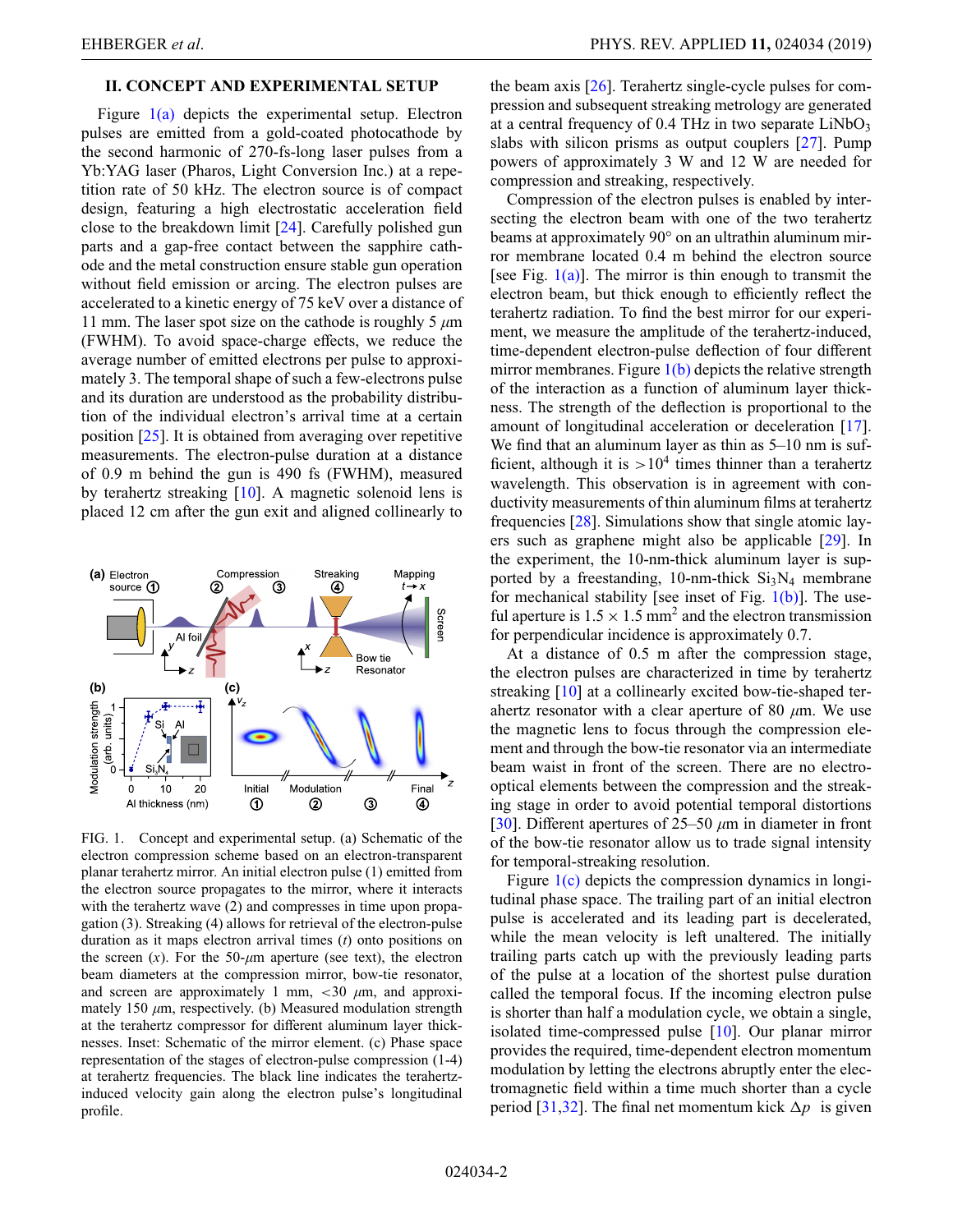by the time-integrated Lorentz force acting on the particle until the terahertz field has passed. For a *p*-polarized plane wave of peak electric field strength *E*<sup>0</sup> and optical angular frequency  $\omega$ , an analytic derivation yields  $\Delta p \propto E_0 \sin(\omega t) / \omega$ , where *t* is the electron arrival time at the mirror relative to the crest of the wave; the proportionality constant depends on the electron and optical incidence angle [\[17\]](#page-5-9). A cosine-shaped terahertz pulse (carrier envelope phase equal to zero) is, therefore, required for efficient electron-pulse compression. It provides a sine-like momentum modulation that is approximately linear around its zero crossing [\[17\]](#page-5-9). To this end, we convert the sine-like terahertz pulses emerging from the  $LiNbO<sub>3</sub>$  crystal (carrier envelope phase near  $\pm \pi/2$ ) into cosine-shaped pulses at the compression element by accurately adjusting the focusing conditions and in particular the Gouy phase. The size of the terahertz beam waist at the mirror is 2.8 mm (FWHM), which is considerably larger than the electron beam. The terahertz phase fronts are, therefore, approximately planar in the region overlapping with the electrons.

Realistic electron beams have a finite emittance and hence a finite beam diameter, for example, approximately 1 mm at the compressor stage in our experiment. It is, therefore, necessary to consider the compression dynamics as a function of the transverse coordinate. For planar elements, there is a certain combination of electron incidence angle  $\theta_e$  and terahertz incidence angle  $\theta_{\text{THz}}$  for which momentum modulation and hence compression is independent of the spatial electron-beam profile. This configuration is called the (transverse) velocity-matching con-dition [\[32\]](#page-5-23), namely,  $c/\sin\theta_{\text{THz}} = v_e/\sin\theta_e$ , where  $v_e$  is the electron velocity and  $c$  is the speed of light  $[17]$ . At these angles, the phase velocity of the terahertz pulses matches the velocity of the electron incidence along the mirror surface. This velocity-matching condition coincides with the absence of time-dependent transverse momentum transfer, and thus the net modulation is purely longitudinal and spatially homogeneous [\[17\]](#page-5-9). The entire electron beam is, therefore, compressed into isolated, short, and nontilted electron pulses at the temporal focus. We note that a similar condition of spatially homogenous interaction cannot be found for sideways deflection because net transverse momentum changes are absent in a velocitymatched mirror configuration [\[17\]](#page-5-9). The planar membrane is, therefore, ideal for electron-pulse compression while a microstructured resonator is ideal for their temporal analysis.

## **III. RESULTS ON PULSE COMPRESSION**

In the experiment, we first adjust the timing of electron and terahertz pulses at the compression and streaking stages to zero crossings of the modulation  $[10]$ . We then vary the field strength at the compression mirror until the shortest electron pulses are observed at the streaking stage. Figure  $2(a)$  depicts the measured streaking profiles as a function of compressor field strength. Temporal focusing is evident by the formation of a waist of the pulse duration for the optimum compression strength (peak field of approximately 3  $\times$  10<sup>5</sup> V/m). We observe that the temporal pulse profile is different when the electron pulses are under compressed (relative field strength  $<$  1) as compared to over compression (relative field strength  $> 1$ ), where a doublepeak structure emerges. This effect has been observed before [\[10](#page-5-4)[,11\]](#page-5-5) and is a direct consequence of the remaining temporal nonlinearities of the compression field [\[33\]](#page-5-24). At highest compression strength, these two peaks also have slightly different intensities because the curvature of the terahertz-modulation cycle is slightly different before and after the zero crossing. There is also a small background intensity for positive times in Fig.  $2(a)$ , which is reproducible and a consequence of electron energy loss due to inelastic scattering at the membrane mirror [\[34\]](#page-5-25).

Figure  $2(b)$  shows the results of a Monte Carlo simulation in the longitudinal domain [compare Fig.  $1(c)$ ] with  $10<sup>7</sup>$  point particles per simulated compression strength. Electron-electron interactions are neglected and

<span id="page-2-0"></span>

FIG. 2. Experimental results and simulation. (a) Measured streaking profiles as a function of the normalized compressor field strength (unity approximately corresponds to  $3 \times$  $10^5$  V/m). The electron pulses first become shorter in time, reach a minimum pulse duration, and then become longer again for the highest field strengths. (b) Simulated streaking profiles assuming an energy spread of 1.3 eV, initial pulse duration of 490 fs, compression-streaking distance of 0.5 m, modulation with 0.4 THz, and phase offset of 80 mrad. (c) Measured (blue dots) and simulated (dashed line) electron-pulse durations (FWHM). For visibility, only every other data point is shown. (d) Shortest measured electron pulse. The averaged streaking profile (blue dots) is fitted by convoluting the unstreaked profile (dashed line) with a Gaussian pulse. The best fit (red line) is obtained for a pulse duration of 28.3 fs (FWHM) or 12.0 fs (rms).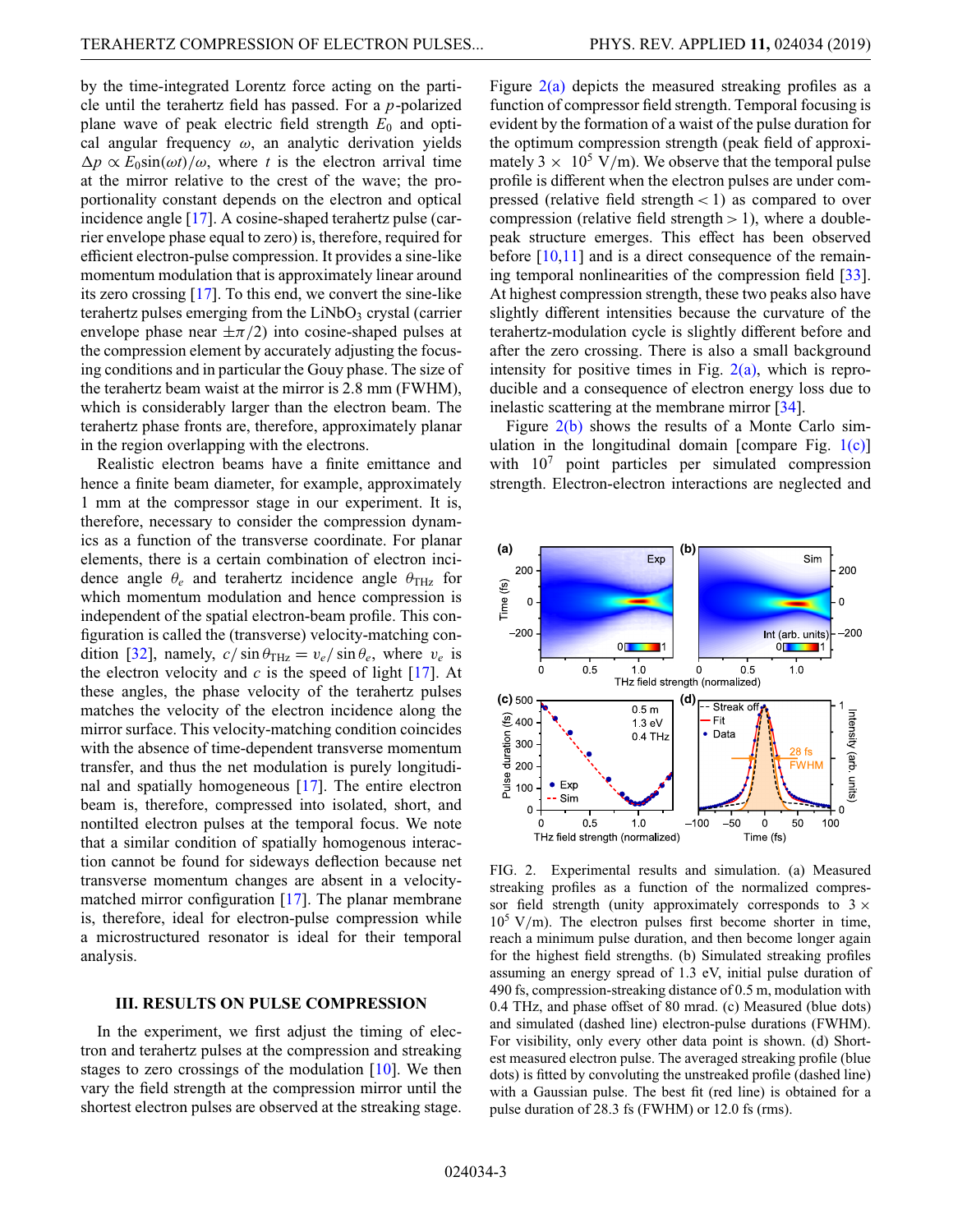terahertz-induced momentum transfer is much smaller than the central electron momentum. The initial electron pulse is assumed to be uncorrelated in energy and time, which neglects the dynamics of acceleration within the gun [\[35\]](#page-5-26). We find that an initial pulse duration of 490 fs (FWHM), a modulation frequency of 0.4 THz, and an energy width of 1.3 eV (FWHM) yield the best overall agreement with our measured data [compare with Fig.  $2(a)$ ]. The energy spread of 1.3 eV may be caused by a work-function mismatch [\[36\]](#page-5-27), inhomogeneous emission sites, inelastic scattering at the Al/SiN membrane, or fluctuations of the acceleration voltage.

In Fig.  $2(c)$ , we plot the measured pulse duration (blue dots) with increasing compressor field strength, compared to the simulation results (red dashed line). As expected, the pulses first compress and later overcompress as a function of the applied field strength, which agrees very well with the simulated pulse durations. The electron pulses are shortened in time by a factor of approximately 17. Figure  $2(d)$  reports the electron-pulse shape and duration at the best compression strength. The blue dots show the measured streaking profile. It is narrow, but shows a non-Gaussian shape and asymmetric wings. These wings are also present in the compressed but nonstreaked electronbeam profile (dashed line) and caused by elastic and inelastic electron scattering in the Al foil of the compressor; they can, in principle, be minimized by appropriate aperture and imaging settings. In general, the measured streaking profile is a convolution of the actual temporal profile of the electron pulses and the transverse beam profile. To retrieve the electron-pulse duration, we employ an evaluation that was also used by Maxson *et al*. [\[21\]](#page-5-12). We fit the data points (blue) with a convolution of an assumed Gaussian temporal shape for the electron pulses with the measured transverse electron-beam profile (black dashed line). The fitting curve [red line in Fig.  $2(d)$ ] closely matches the experiment (blue dots). The retrieved electron-pulse profile plotted in orange has a duration of  $(28.3 \pm 0.5)$  fs (FWHM) or  $(12.0 \pm 0.2)$  fs (rms). Alternatively, deconvolution using a Wiener filter yields approximately 25 fs (FWHM). A second experiment with a 25-*µ*m instead of a 50-*µ*m beamlimiting aperture in the streaking setup yields the exact same fit result of 12.0 fs (rms). This observation indicates that the electron pulses are compressed independently of the beam size, as expected from the velocity-matched mirror configuration.

### **IV. TIMING STABILITY**

A central benefit of all-optical terahertz compression as compared to microwave approaches is the expected passive stability in time  $[10]$ . Here, we report a jitter and drift characterization over three typical time scales. Figure  $3(a)$ shows the long-term drifts  $\Delta T$  derived from repetitively acquired streaking traces and their center positions on the

<span id="page-3-0"></span>

FIG. 3. Timing stability. (a) Long-term fluctuations amount to 3.7 fs (rms). (b) Short-term jitter is 7.5 fs (rms) on average. (c) Systematic timing error locked to 50 Hz. Inset: Fourier analysis (FT).

screen for the best pulse-compression settings. Each data point is averaged for 20 s. We measure a standard deviation of 3.7 fs without observing systematic timing drifts over 12 h. This result is obtained without employing any kind of active timing stabilization. Faster fluctuations are measured with the help of electronically driven capacitor plates behind the streaking resonator that deflect the electron beam perpendicularly to the streaking axis, that is, along the  $y$  axis [see Fig.  $1(a)$ ]. This instrumentation allows us to measure timing fluctuations with millisecond resolution, limited mainly by the average electron current. Figure [3\(b\)](#page-3-0) shows a typical 20-s trace with each data point averaged over 21 ms. The mean standard deviation of all 894 recorded 20-s traces is 7.5 fs. The accumulated stability over the course of 12 h is 8.4 fs (rms). Locking the capacitor plates to the 50-Hz laboratory mains reveals systematic timing jitter on millisecond timescales. Figure [3\(c\)](#page-3-0) shows the result, averaged over approximately  $10^6$  50-Hz cycles. We see a periodic modulation with an amplitude of <2 fs and with Fourier components at 50 and 150 Hz [Fig.  $3(c)$ , inset]. We attribute the remaining timing fluctuations to pointing variations of the terahertz-pump beams and/or high-voltage instabilities of the electron acceleration. All of the measured timing fluctuations are clearly below the pulse duration. The reported mirror-based terahertz compression concept thus enables low-dose, fewelectrons diffraction  $\left[37\right]$  and microscopy  $\left[1\right]$  at the highest temporal resolution, even for measuring times of several hours.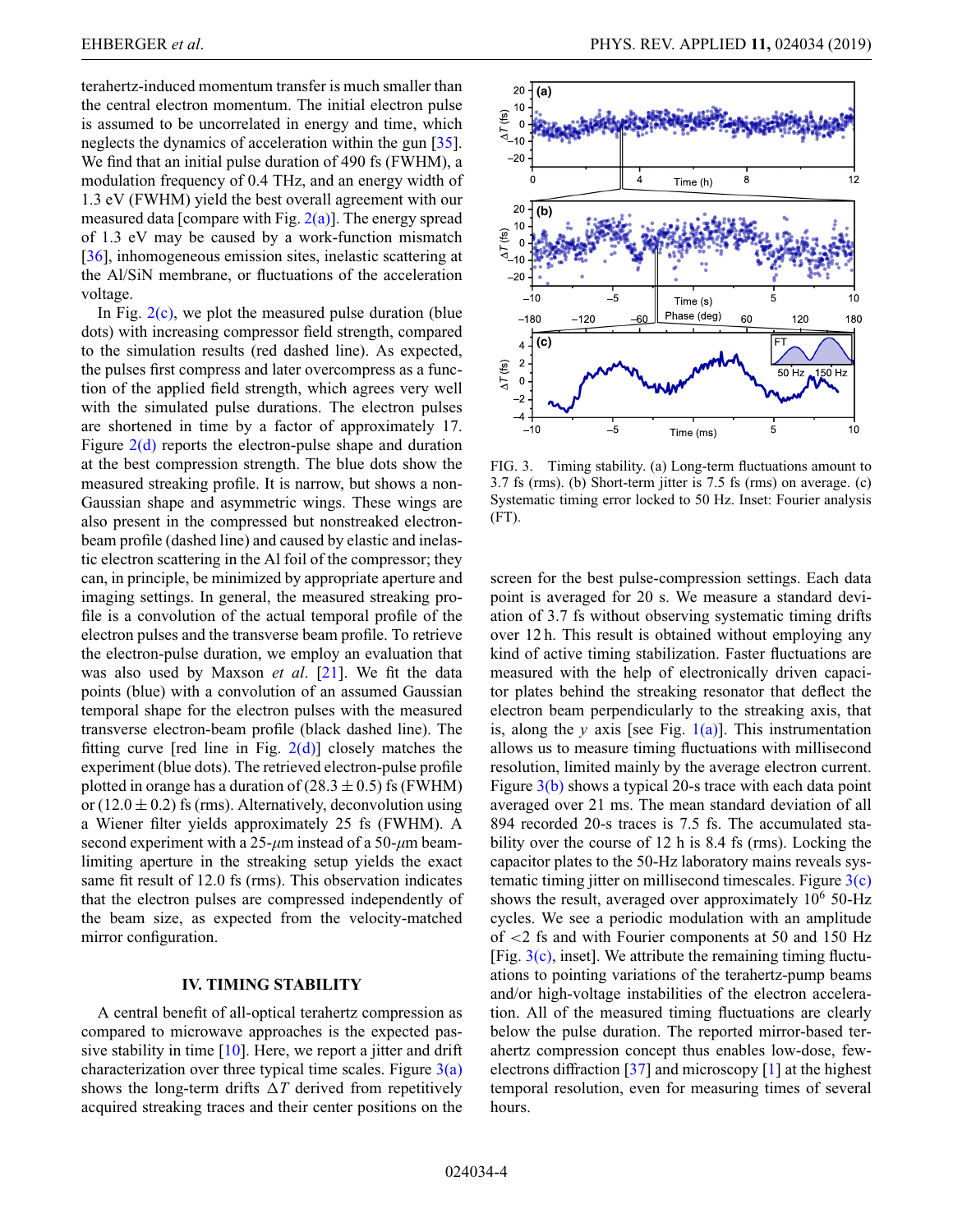# **V. DISCUSSION**

The compressed electron pulses are 2–3 times shorter than those achieved with terahertz compression at bow-tie resonators [\[10\]](#page-5-4) or other more elaborate interaction elements [\[11\]](#page-5-5). The advancement by a factor of 2–3 over our previous results [\[10](#page-5-4)[,17\]](#page-5-9) is a consequence of the dedicated mirror design with highest electron transmission and lowest electron energy losses combined with a substantially improved electron source [\[24\]](#page-5-15).

The mirror compressor concept offers a clear perspective to enter the subfemtosecond regime with isolated electron pulses instead of pulse trains [\[9](#page-5-3)[,38](#page-5-29)[,39\]](#page-5-30). We first consider the potential influence of temporal nonlinearities of the compressing THz cycle. Figure  $4(a)$  shows a simulation of compressed electron-pulse profiles obtained by the phasespace model when changing the electron-pulse durations at the compressor. Longer pulses result in stronger deviations from a Gaussian shape, caused by temporal nonlinearities of the terahertz modulation. Nevertheless, the FWHM pulse duration is hardly affected and only the peak electron current decreases while the background comes up. The final pulse duration in the modeled experimental geometry is rather dominated by the initial energy spread. Therefore, we next consider the influence of kinetic energy and bandwidth of the photoemission process on the compressed electron-pulse duration.

Figure [4\(b\)](#page-4-3) shows compressed pulse durations for different uncorrelated electron-energy spreads as a function of kinetic energy. We simulate two different compressorstreaking distances while keeping the initial pulse duration fixed to 490 fs. For a photocathode bandwidth of 0.5 eV [\[36,](#page-5-27)[40\]](#page-6-0), the model predicts a final pulse duration of

<span id="page-4-3"></span>

FIG. 4. Simulated electron-pulse shapes and durations. (a) Compressed electron-pulse profiles for different incoming electron-pulse durations (FWHM) at the compressor, assuming 0.4 THz central modulation frequency. For longer electron pulses incident on the compression element, shoulders emerge in the temporal profile due to temporal nonlinearities of the modulation. (b) Compressed electron-pulse duration (FWHM) as a function of kinetic energy of the incoming electron pulses for different energy spreads. The initial electron-pulse duration is 490 fs. Solid lines, compression-streaking distance of 0.5 m; dashed lines, compression-streaking distance of 0.1 m.

approximately 10 fs (FWHM) for the reported experimental configuration (blue solid line). Higher electron energies are also beneficial. Shortening the temporal focus distance from 50 to 10 cm at electron energies of 100–200 keV breaks the 1-fs barrier. The required terahertz field strength on the order of  $3 \times 10^6$  V/m [\[17\]](#page-5-9) for this case is realistically achievable [\[11\]](#page-5-5). We note that phase-space correlations due to acceleration in the electron gun are neglected in our model, and the above results are, therefore, the upper limits. In a multistage compressor as outlined in Ref. [\[10\]](#page-5-4), the terahertz-driven planar mirror could serve to inject subcycle electron pulses into a higher-frequency compression stage [\[9](#page-5-3)[,38](#page-5-29)[,39\]](#page-5-30). The final pulse duration in such a multistage compressor is expected to be largely independent of residual jitter in the terahertz stage [\[39\]](#page-5-30).

In summary, terahertz compression of electron pulses with the help of a planar mirror membrane is insensitive to electron-beam-size effects and provides a uniform, passively stable, and purely longitudinal momentum modulation. A state-of-the-art electron source minimizes temporal nonlinearities and reduces background in the temporal pulse profile. The generated electron pulses with their sub-30-fs duration (FWHM) should be directly suitable for pump-probe investigations of fastest atomic and electron motion, for example, fundamental phonon modes [\[41](#page-6-1)[,42\]](#page-6-2) or metamaterial dynamics [\[43\]](#page-6-3).

### **ACKNOWLEDGMENTS**

This work was supported by the European Research Council (ERC) under the European Union's Horizon 2020 research and innovation program (Grant Agreements No. 647771 and No. ERC-2015-CoG-682843), the Munich Centre of Advanced Photonics (MAP), the International Max Planck Research School for Advanced Photon Science (IMPRS-APS) and the Max Planck Society. LW acknowledges support by the Alexander von Humboldt foundation. We would like to thank Ann-Kathrin Raab, Sonja Tauchert, Johannes Thurner, and Maxim Tsarev for assistance with electron beam-line components.

- <span id="page-4-0"></span>[1] A. H. Zewail, Four-dimensional electron microscopy, Science **328**[, 187 \(2010\).](https://doi.org/10.1126/science.1166135)
- <span id="page-4-1"></span>[2] R. J. D. Miller, Femtosecond crystallography with ultrabright electrons and x-rays: Capturing chemistry in action, Science **343**[, 1108 \(2014\).](https://doi.org/10.1126/science.1248488)
- <span id="page-4-2"></span>[3] B. J. Siwick, J. R. Dwyer, R. E. Jordan, and R. J. D. Miller, An atomic-level view of melting using femtosecond electron diffraction, Science **302**[, 1382 \(2003\).](https://doi.org/10.1126/science.1090052)
- [4] P. Baum, D. S. Yang, and A. H. Zewail, 4D visualization of transitional structures in phase transformations by electron diffraction, Science **318**[, 788 \(2007\).](https://doi.org/10.1126/science.1147724)
- [5] L. Waldecker, T. A. Miller, M. Rudé, R. Bertoni, J. Osmond, V. Pruneri, R. E. Simpson, R. Ernstorfer, and S. Wall, Time-domain separation of optical properties from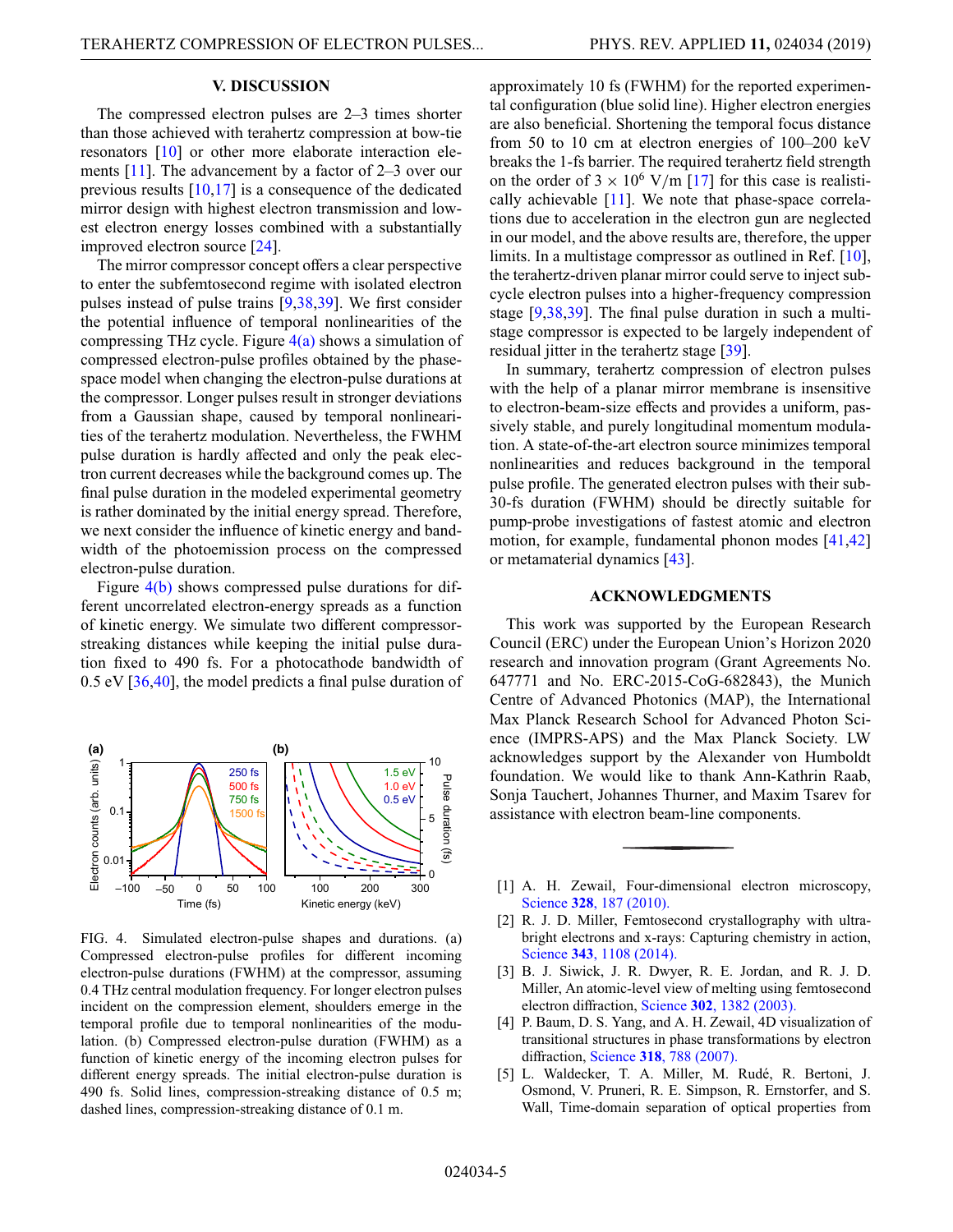[structural transitions in resonantly bonded materials,](https://doi.org/10.1038/nmat4359) Nat. Mater. **14**, 991 (2015).

- <span id="page-5-0"></span>[6] T. Frigge, B. Hafke, T. Witte, B. Krenzer, C. Streubühr, A. S. Syed, V. M. Trontl, I. Avigo, P. Zhou, M. Ligges, D. von der Linde, U. Bovensiepen, M. Horn-von Hoegen, S. Wippermann, A. Lücke, S. Sanna, U. Gerstmann, and W. G. Schmidt, Optically excited structural transition in atomic [wires on surfaces at the quantum limit,](https://doi.org/10.1038/nature21432) Nature **544**, 207 (2017).
- <span id="page-5-1"></span>[7] H. C. Shao and A. F. Starace, Detecting Electron Motion in Atoms and Molecules, Phys. Rev. Lett. **105**[, 263201 \(2010\).](https://doi.org/10.1103/PhysRevLett.105.263201)
- <span id="page-5-2"></span>[8] V. S. Yakovlev, M. I. Stockman, F. Krausz, and P. Baum, Atomic-scale diffractive imaging of sub-cycle electron dynamics in condensed matter, Sci. Rep. **5**[, 14581 \(2015\).](https://doi.org/10.1038/srep14581)
- <span id="page-5-3"></span>[9] Y. Morimoto and P. Baum, Diffraction and microscopy with attosecond electron pulse trains, Nat. Phys. **14**[, 252 \(2018\).](https://doi.org/10.1038/s41567-017-0007-6)
- <span id="page-5-4"></span>[10] C. Kealhofer, W. Schneider, D. Ehberger, A. Ryabov, F. Krausz, and P. Baum, All-optical control and metrology of electron pulses, Science **352**[, 429 \(2016\).](https://doi.org/10.1126/science.aae0003)
- <span id="page-5-5"></span>[11] D. Zhang, A. Fallahi, M. Hemmer, X. Wu, M. Fakhari, Y. Hua, H. Cankaya, A.-L. Calendron, L. E. Zapata, N. H. Matlis, and F. X. Kärtner, Segmented terahertz electron [accelerator and manipulator \(STEAM\),](https://doi.org/10.1038/s41566-018-0138-z) Nat. Photonics **12**, 336 (2018).
- <span id="page-5-6"></span>[12] E. Fill, L. Veisz, A. Apolonski, and F. Krausz, Sub-fs elec[tron pulses for ultrafast electron diffraction,](https://doi.org/10.1088/1367-2630/8/11/272) New J. Phys. **8**, 272 (2006).
- [13] T. van Oudheusden, P. L. E. M. Pasmans, S. B. van der Geer, M. J. de Loos, M. J. van der Wiel, and O. J. Luiten, Compression of Subrelativistic Space-Charge-Dominated Electron Bunches for Single-Shot Femtosecond Electron Diffraction, Phys. Rev. Lett. **105**[, 264801 \(2010\).](https://doi.org/10.1103/PhysRevLett.105.264801)
- [14] R. P. Chatelain, V. R. Morrison, C. Godbout, and B. J. Siwick, Ultrafast electron diffraction with radio-frequency [compressed electron pulses,](https://doi.org/10.1063/1.4747155) Appl. Phys. Lett. **101**, 081901 (2012).
- <span id="page-5-7"></span>[15] A. Gliserin, M. Walbran, F. Krausz, and P. Baum, Subphonon-period compression of electron pulses for atomic diffraction, [Nat. Commun.](https://doi.org/10.1038/ncomms9723) **6**, 8723 (2015).
- <span id="page-5-8"></span>[16] E. A. Nanni, W. R. Huang, K.-H. Hong, K. Ravi, A. Fallahi, G. Moriena, R. J. D. Miller, and F. X. Kaertner, Terahertz[driven linear electron acceleration,](https://doi.org/10.1038/ncomms9486) Nat. Commun. **6**, 8486 (2015).
- <span id="page-5-9"></span>[17] D. Ehberger, A. Ryabov, and P. Baum, Tilted Electron Pulses, Phys. Rev. Lett. **121**[, 094801 \(2018\).](https://doi.org/10.1103/PhysRevLett.121.094801)
- <span id="page-5-10"></span>[18] E. Curry, S. Fabbri, J. Maxson, P. Musumeci, and A. Gover, Meter-Scale Terahertz-Driven Acceleration of a Relativistic Beam, Phys. Rev. Lett. **120**[, 094801 \(2018\).](https://doi.org/10.1103/PhysRevLett.120.094801)
- [19] L. Zhao, et al., Terahertz Streaking of Few-Femtosecond [Relativistic Electron Beams,](https://doi.org/10.1103/physrevx.8.021061) Phys. Rev. X **8**, 021061 (2018).
- <span id="page-5-11"></span>[20] R. K. Li, M. C. Hoffmann, E. A. Nanni, S. H. Glenzer, M. E. Kozina, A. M. Lindenberg, B. K. Ofori-Okai, A. H. Reid, X. Shen, S. P. Weathersby, J. Yang, M. Zajac, and X. J. Wang, Terahertz-based subfemtosecond metrology of [relativistic electron beams,](https://doi.org/10.1103/PhysRevAccelBeams.22.012803) Phys. Rev. Accel. Beams **22**, 012803 (2019).
- <span id="page-5-12"></span>[21] J. Maxson, D. Cesar, G. Calmasini, A. Ody, P. Musumeci, and D. Alesini, Direct Measurement of Sub-10 fs Relativis[tic Electron Beams with Ultralow Emittance,](https://doi.org/10.1103/PhysRevLett.118.154802) Phys. Rev. Lett. **118**, 154802 (2017).
- <span id="page-5-13"></span>[22] M. Walbran, A. Gliserin, K. Jung, J. Kim, and P. Baum, 5-Femtosecond Laser-Electron Synchronization for Pump-[Probe Crystallography and Diffraction,](https://doi.org/10.1103/PhysRevApplied.4.044013) Phys. Rev. Appl. **4**, 044013 (2015).
- <span id="page-5-14"></span>[23] M. R. Otto, L. P. René de Cotret, M. J. Stern, and B. J. Siwick, Solving the jitter problem in microwave compressed ultrafast electron diffraction instruments: Robust [sub-50 fs cavity-laser phase stabilization,](https://doi.org/10.1063/1.4989960) Struct. Dyn. **4**, 051101 (2017).
- <span id="page-5-15"></span>[24] L. Waldecker, R. Bertoni, and R. Ernstorfer, Compact femtosecond electron diffractometer with 100keV electron bunches approaching the single-electron pulse duration limit, J. Appl. Phys. **117**[, 044903 \(2015\).](https://doi.org/10.1063/1.4906786)
- <span id="page-5-16"></span>[25] P. Baum, On the physics of ultrashort single-electron pulses [for time-resolved microscopy and diffraction,](https://doi.org/10.1016/j.chemphys.2013.06.012) Chem. Phys. **423**, 55 (2013).
- <span id="page-5-17"></span>[26] D. Kreier, D. Sabonis, and P. Baum, Alignment of magnetic [solenoid lenses for minimizing temporal distortions,](https://doi.org/10.1088/2040-8978/16/7/075201) J. Opt. **16**, 075201 (2014).
- <span id="page-5-18"></span>[27] M. V. Tsarev, D. Ehberger, and P. Baum, High-averagepower, intense THz pulses from a LiNbO<sub>3</sub> slab with silicon output coupler, [Appl. Phys. B](https://doi.org/10.1007/s00340-015-6315-6) **122**, 30 (2016).
- <span id="page-5-19"></span>[28] N. Laman and D. Grischkowsky, Terahertz conductiv[ity of thin metal films,](https://doi.org/10.1063/1.2968308) Appl. Phys. Lett. **93**, 051105 (2008).
- <span id="page-5-20"></span>[29] Y. Morimoto and P. Baum, Attosecond control of electron [beams at dielectric and absorbing membranes,](https://doi.org/10.1103/PhysRevA.97.033815) Phys. Rev. A **97**, 033815 (2018).
- <span id="page-5-21"></span>[30] C. Weninger and P. Baum, Temporal distortions in magnetic lenses, [Ultramicroscopy](https://doi.org/10.1016/j.ultramic.2011.11.018) **113**, 145 (2012).
- <span id="page-5-22"></span>[31] T. Plettner, R. L. Byer, E. Colby, B. Cowan, C. M. S. Sears, J. E. Spencer, and R. H. Siemann, Visible-Laser Acceleration of Relativistic Electrons in a Semi-Infinite Vacuum, Phys. Rev. Lett. **95**[, 134801 \(2005\).](https://doi.org/10.1103/PhysRevLett.95.134801)
- <span id="page-5-23"></span>[32] F. O. Kirchner, A. Gliserin, F. Krausz, and P. Baum, Laser [streaking of free electrons at 25 keV,](https://doi.org/10.1038/nphoton.2013.315) Nat. Photonics **8**, 52 (2014).
- <span id="page-5-24"></span>[33] P. Baum and A. H. Zewail, Attosecond electron pulses [for 4D diffraction and microscopy,](https://doi.org/10.1073/pnas.0709019104) Proc. Natl. Acad. Sci. U.S.A. **104**, 18409 (2007).
- <span id="page-5-25"></span>[34] D. Ehberger, C. Kealhofer, and P. Baum, Electron energy analysis by phase-space shaping with THz field cycles, Struct. Dyn. **5**[, 044303 \(2018\).](https://doi.org/10.1063/1.5045167)
- <span id="page-5-26"></span>[35] B. J. Siwick, J. R. Dwyer, R. E. Jordan, and R. J. D. Miller, Ultrafast electron optics: Propagation dynamics of [femtosecond electron packets,](https://doi.org/10.1063/1.1487437) J. Appl. Phys. **92**, 1643 (2002).
- <span id="page-5-27"></span>[36] M. Aidelsburger, F. O. Kirchner, F. Krausz, and P. Baum, [Single-electron pulses for ultrafast diffraction,](https://doi.org/10.1073/pnas.1010165107) Proc. Natl. Acad. Sci. U.S.A. **107**, 19714 (2010).
- <span id="page-5-28"></span>[37] S. Lahme, C. Kealhofer, F. Krausz, and P. Baum, Fem[tosecond single-electron diffraction,](https://doi.org/10.1063/1.4884937) Struct. Dyn. **1**, 034303  $(2014)$
- <span id="page-5-29"></span>[38] K. E. Priebe, C. Rathje, S. V. Yalunin, T. Hohage, A. Feist, S. Schäfer, and C. Ropers, Attosecond electron pulse trains and quantum state reconstruction in ultrafast transmission electron microscopy, [Nat. Photonics](https://doi.org/10.1038/s41566-017-0045-8) **11**, 793 (2017).
- <span id="page-5-30"></span>[39] M. Kozák, N. Schönenberger, and P. Hommelhoff, Ponderomotive Generation and Detection of Attosecond Free-[Electron Pulse Trains,](https://doi.org/10.1103/PhysRevLett.120.103203) Phys. Rev. Lett. **120**, 103203 (2018).